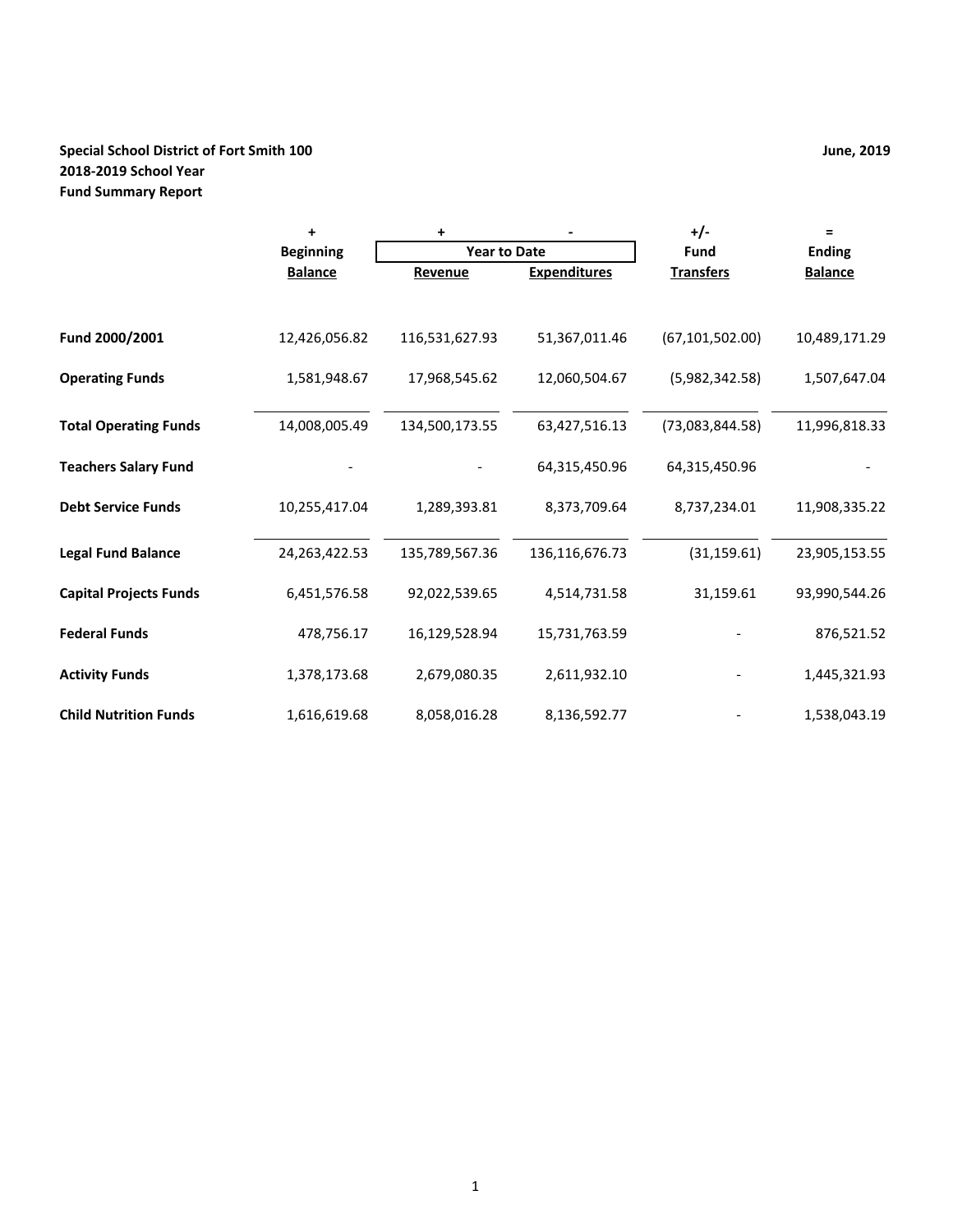## **Special School District of Fort Smith 100 June, 2019 2018-2019 School Year Revenue Report**

|                                       |               |                |               | (Excess) or           |
|---------------------------------------|---------------|----------------|---------------|-----------------------|
|                                       | June, 2019    | Year to Date   | <b>Budget</b> | <b>Short of Funds</b> |
| Property Taxes - Jul-Dec              |               | 32,184,150.55  | 35,111,180    | 2,927,029             |
| Property Taxes - Jan-Jun              | 7,537,788.75  | 19,807,622.58  | 17,716,322    | (2,091,301)           |
| Property Taxes - Delinquent           | 125,945.21    | 2,084,264.86   | 2,300,000     | 215,735               |
| Property Taxes - Excess Comm          |               | 1,836,388.54   | 1,625,092     | (211, 297)            |
| Revenues in Lieu of Taxes             |               | 589,775.32     | 600,000       | 10,225                |
| Penalties/Interest on Tax             | 2,724.89      | 24,158.39      |               | (24, 158)             |
| <b>Interest Revenue</b>               | 43,240.02     | 491,058.07     | 350,000       | (141, 058)            |
| Contributions                         | 400.00        | 101,900.00     | 100,000       | (1,900)               |
| <b>Turf Sponsorships</b>              | 13,000.00     | 45,500.00      |               | (45,500)              |
| Sale/Loss Compensation                |               | 43,267.13      |               | (43, 267)             |
| <b>State Foundation Funding</b>       | 4,816,809.00  | 57,773,834.00  | 57,752,417    | (21, 417)             |
| 98% Uniform Rate of Tax               | 991,187.00    | 991,187.00     | 1,002,384     | 11,197                |
| <b>Other Local Revenue</b>            | 30,487.05     | 317,651.55     | 237,193       | (80, 459)             |
| Daycare Fees                          |               | 206,090.00     | 187,042       | (19,049)              |
| Severance Tax                         |               | 757.79         | 1,000         | 242                   |
| Special Ed Supervision                |               |                |               |                       |
| Special Ed Catastrophic               | 172,038.46    | 172,038.46     |               | (172, 038)            |
| <b>Residential Treatment</b>          | 235,233.71    | 736,353.71     | 1,100,000     | 363,646               |
| <b>Professional Development</b>       |               | 388,548.00     | 388,548       |                       |
| ALE                                   | 77,646.00     | 388,231.00     | 388,231       |                       |
| <b>ELL</b>                            |               | 1,103,570.00   | 1,224,236     | 120,666               |
| <b>NSL</b>                            | 971,599.00    | 10,722,026.73  | 10,757,897    | 35,870                |
| <b>Workforce Centers</b>              |               | 240,499.68     | 131,104       | (109, 396)            |
| <b>General Facility Funds</b>         |               |                |               |                       |
| Debt Service Funds                    |               | 34,232.00      |               | (34, 232)             |
| <b>Student Growth Funds</b>           |               |                |               |                       |
| <b>Declining Enrollement Funds</b>    |               | 304,535.00     |               | (304, 535)            |
| <b>College &amp; Career Readiness</b> |               |                |               |                       |
| <b>Broadband Match</b>                |               |                |               |                       |
| <b>Other State Funds</b>              | 78,008.50     | 831,265.74     | 333,966       | (497, 300)            |
| <b>Adult Education</b>                | 255,428.74    | 1,014,968.68   | 996,947       | (18,022)              |
| <b>State Preschool</b>                | 22,473.67     | 235,773.19     | 237,170       | 1,397                 |
| <b>ABC Grant</b>                      |               | 1,598,000.06   | 1,554,650     | (43, 350)             |
| <b>Indirect Cost Revenue</b>          | 232,525.52    | 232,525.52     | 284,815       | 52,290                |
| <b>Total</b>                          | 15,606,535.52 | 134,500,173.55 | 134,380,193   | (119, 982)            |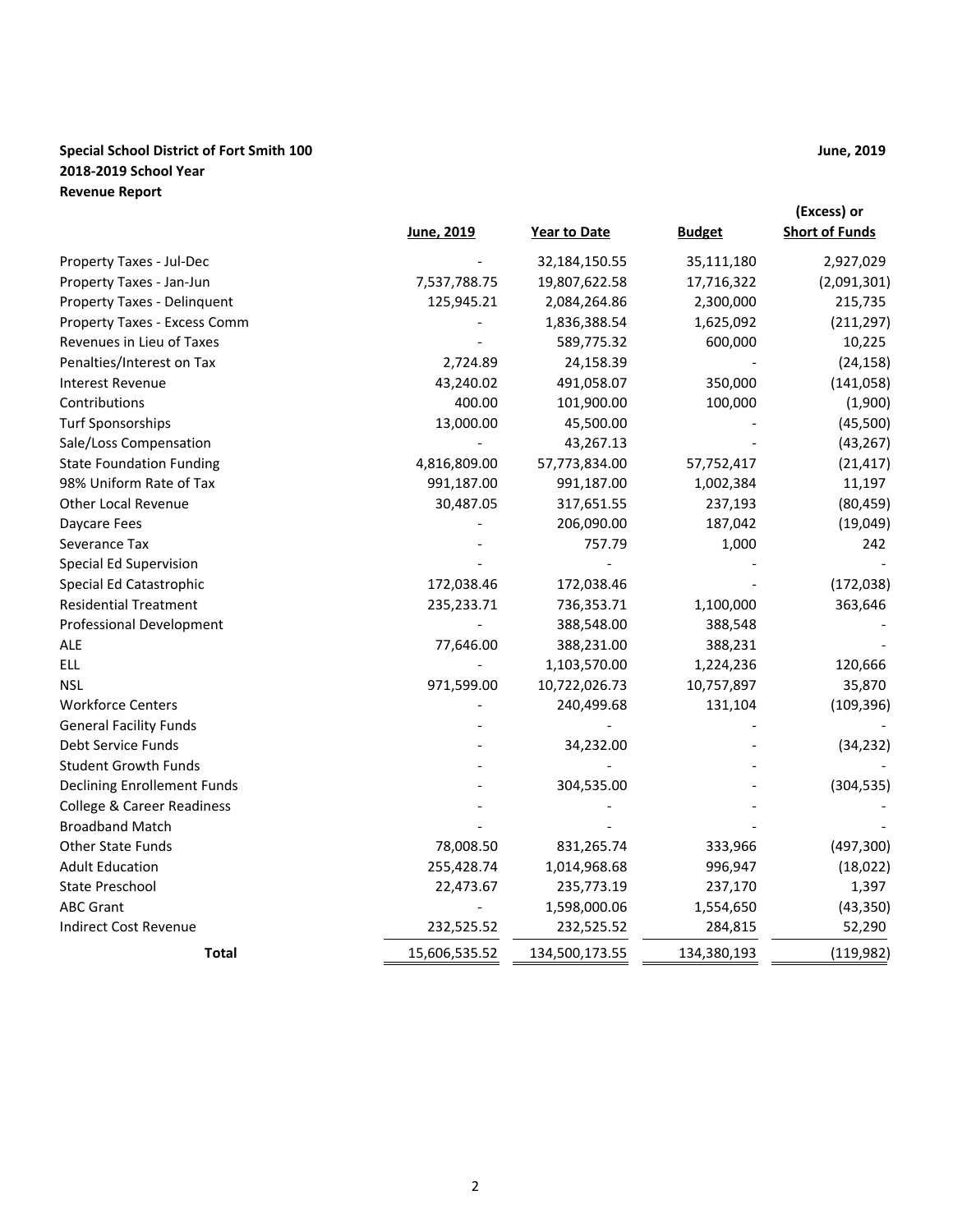## **Special School District of Fort Smith 100 June, 2019 2018-2019 School Year Expenditure Report**

|                                     | June, 2019    | <b>Year to Date</b> | <b>Budget</b> | (Overage) or<br>Left to Spent |
|-------------------------------------|---------------|---------------------|---------------|-------------------------------|
| <b>Teachers Salary Fund</b>         |               |                     |               |                               |
| <b>Regular Education</b>            | 7,523,717.04  | 37,498,876.48       | 38,247,776    | 748,900                       |
| <b>Special Education</b>            | 1,198,412.37  | 5,879,691.66        | 6,052,864     | 173,172                       |
| <b>Vocational Education</b>         | 562,758.78    | 2,718,866.03        | 2,542,376     | (176, 490)                    |
| <b>Compensatory Education</b>       | 423,287.60    | 1,929,431.34        | 1,994,940     | 65,508                        |
| <b>Other Education</b>              | 471,314.88    | 2,486,399.21        | 2,519,136     | 32,737                        |
| <b>Pupil Services</b>               | 886,167.54    | 4,571,877.73        | 4,441,624     | (130, 254)                    |
| <b>Instructional Staff Services</b> | 658,542.65    | 3,950,050.50        | 3,902,307     | (47, 743)                     |
| <b>Administrative Services</b>      | 67,843.75     | 483,950.56          | 475,551       | (8,400)                       |
| <b>School Admin Services</b>        | 675,718.64    | 4,545,174.38        | 4,594,229     | 49,054                        |
| <b>Central Services</b>             | 32,800.27     | 251,133.07          | 238,723       | (12, 410)                     |
| <b>Other Services</b>               |               |                     |               |                               |
| <b>Totals</b>                       | 12,500,563.52 | 64,315,450.96       | 65,009,526    | 694,074                       |
| <b>Operating Funds</b>              |               |                     |               |                               |
| <b>Regular Education</b>            | 2,996,276.99  | 17,405,683.34       | 18,087,492    | 681,809                       |
| <b>Special Education</b>            | 675,887.36    | 3,090,120.57        | 3,465,369     | 375,249                       |
| <b>Vocational Education</b>         | 168,147.57    | 921,784.46          | 969,119       | 47,334                        |
| <b>Compensatory Education</b>       | 193,318.66    | 1,299,876.30        | 956,353       | (343, 524)                    |
| Other Education                     | 330,217.97    | 1,753,279.15        | 1,882,786     | 129,507                       |
| <b>Pupil Services</b>               | 908,245.96    | 4,912,646.95        | 5,095,445     | 182,798                       |
| <b>Instructional Staff Services</b> | 729,234.63    | 6,037,899.52        | 7,027,139     | 989,239                       |
| <b>Administrative Services</b>      | 63,210.64     | 723,447.00          | 771,977       | 48,530                        |
| <b>School Admin Services</b>        | 670,512.54    | 4,327,438.29        | 4,402,974     | 75,536                        |
| <b>Central Services</b>             | 340,032.62    | 3,231,876.66        | 3,297,036     | 65,159                        |
| <b>Maintenance &amp; Operations</b> | 1,832,405.49  | 14,450,298.59       | 14,981,300    | 531,002                       |
| <b>Pupil Transportation</b>         | 429,878.91    | 3,266,028.86        | 3,307,541     | 41,512                        |
| <b>Other Services</b>               | 406,240.65    | 2,007,136.44        | 2,176,246     | 169,109                       |
| <b>Totals</b>                       | 9,743,609.99  | 63,427,516.13       | 66,420,777    | 2,993,260                     |
| <b>Debt Service Fund</b>            |               |                     |               |                               |
| Principal                           |               | 3,067,291.38        | 3,136,391     | 69,100                        |
| Interest                            | 58,282.52     | 5,204,716.84        | 3,677,983     | (1,526,734)                   |
| Dues and Fees                       |               | 101,701.42          | 1,778,970     | 1,677,269                     |
| <b>Totals</b>                       | 58,282.52     | 8,373,709.64        | 8,593,344     | 219,635                       |
|                                     |               |                     |               |                               |